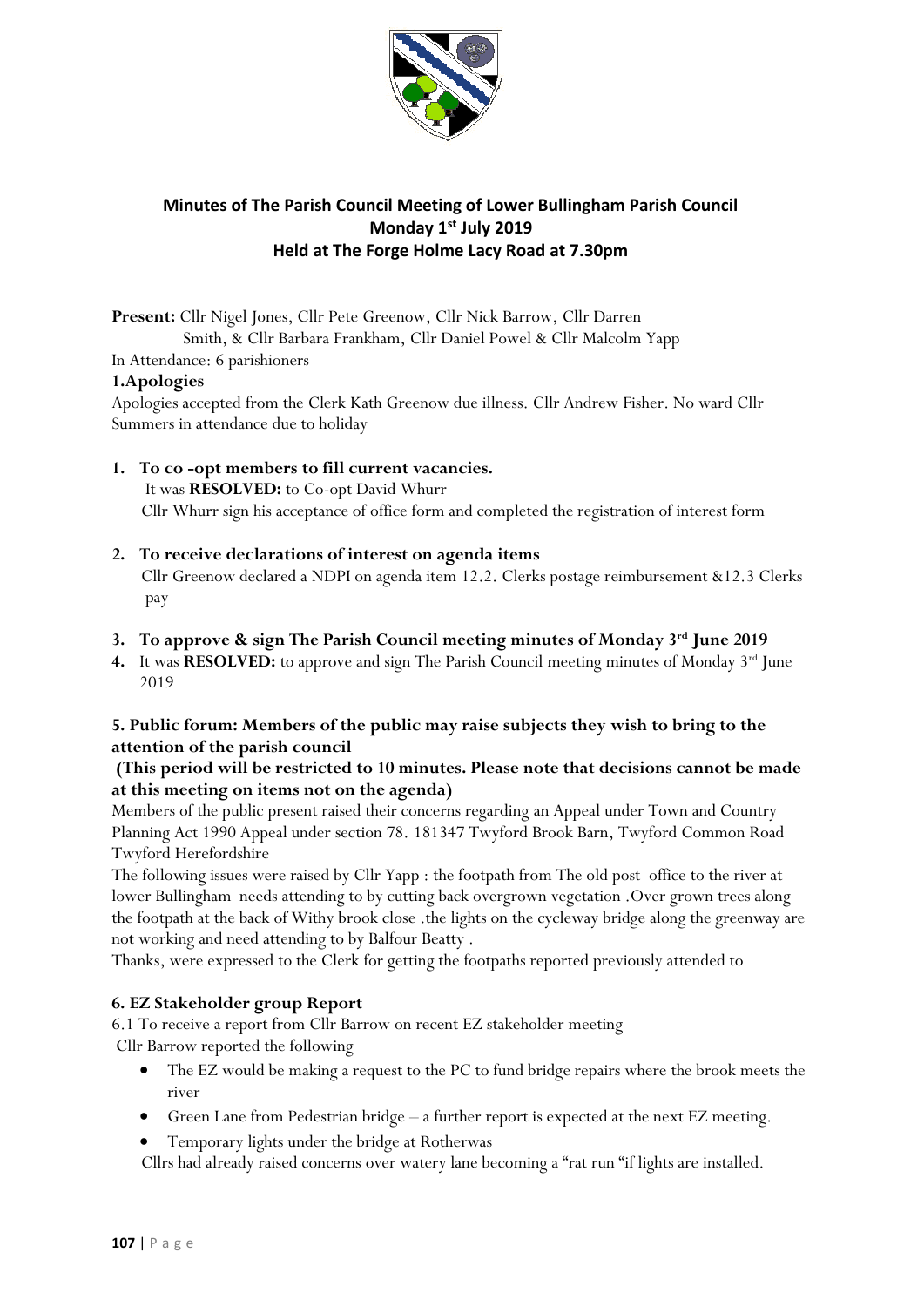Painter brothers want to be involved in the Skylon Tower

# **7 Lengthsman**

7.1 To consider lengthsmans report

No lengthsman report

7.2 To identify work to be carried out by lengthsman

It was **RESOLVED**: that the lengthsman carried out the regular routine maintenance in the parish. Grips need putting in along Watery Lane, ditch and water issues along by Red House farm need attending to. Cllr noted that the mirror that had been requested to be purchased and erected by the lengthsman at the junction of Ridgehill turn had not yet been attended to.

# **8.Footpaths**

8.1 To identify Footpaths work to be carried out by lengthsman

It was **RESOLVED**: to ask the lengthsman to attend to overgrown vegetation at the stile along Dinedor Cross Pitch, LOB6 stile is unusable due to the number of brambles and nettles covering it.

The footpath at The Orchard – An amount of soil has been heaped up on the right-hand side adjacent to The Orchard, Hedge and over hanging trees need siding up from The Orchard to Twyford (landowners' responsibility to attend too)

It was **RESOLVED**: that the Clerk write to the landowner to request that the problem of the soil is attended to and that the soil is removed, and that the overgrown hedge and trees are cut back also.

Footpath at Redbrook - over hanging trees over bridge crossing Red Brook, first stile after foot bridge crossing Red Brook there is an excess of bramble covering the stile. (landowners responsibility to attend to the overhanging trees) The lengthsman to attend to the brambles covering the stile

LOB7- finger post at the start of the footpath Nr Twyford is broken and needs replacing – Lengthsman to attend to

#### **9.River Wye & Lugg Natural Flood Management Project**

9.1 To receive a report on the meeting regarding River Wye & Lugg Natural Flood Management Project. The Chairman Cllr Nigel Jones & Cllr Pete Greenow attended the meeting and reported on what the projects aims, and objectives were.

It was **RESOLVED**: The Clerk contacts the project manager to invite to the next PC meeting to the next PC meeting in September

#### **10.Highway road issues**

10.1 To consider any new Highways issues for reporting top Balfour Beatty/Herefordshire Council.

No further road issues identified

# **11. Planning**

11.1To note correspondence from senior planning officer Simon Wither concerning the Parish Council complaint in relation to: P184228/FH The Orchard, Ridgehill, Hereford, HR28AG. The correspondence was noted by Cllrs

11.2To consider commenting planning Consultation: 191947 - Three Gables, Ridgehill, Hereford, Herefordshire HR2 8AG DESCRIPTION: To erect a single-story garage/tool shed, timber framed construction with hipped roof

It was **RESOLVED**: to submit the following comments:

Lower Bullingham Parish Council have concerns that this is the second retrospective application from this site where work has already been stated without planning permission.